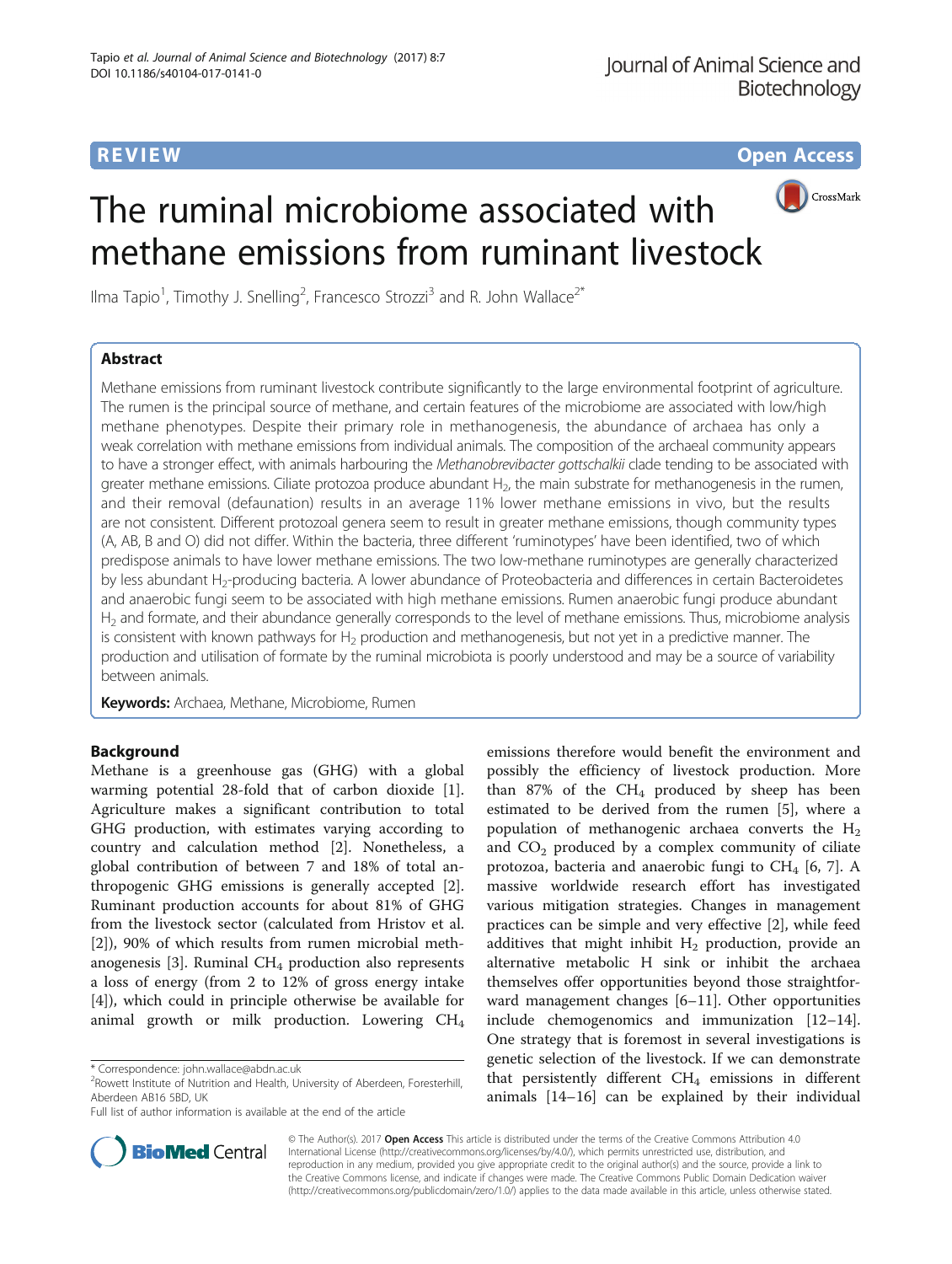ruminal microbiomes, and that the characteristic is heritable, it should be possible to select future generations of ruminants that have intrinsically lower  $CH<sub>4</sub>$ emissions. All the strategies potentially involve changing the ruminal microbiome. The aim of this short review is to assess our current understanding of the role of different members of the microbiome in determining the extent of methanogenesis in the rumen.

# The rumen microbial community

The rumen is home to a vast array of ciliate protozoa, anaerobic fungi, anaerobic bacteria and archaea. The protozoa can comprise up to half the rumen microbial biomass [[17, 18\]](#page-8-0), the fungi were originally estimated to be about 8% of the biomass [\[19\]](#page-8-0) but may reach 20% in sheep [[20](#page-8-0)], the archaea comprise 0.3–4% [\[21](#page-8-0)] and the bacteria form the remainder, typically the largest component of the microbial biomass. Our present understanding of ruminal microbiology was built initially upon a few epoch-changing advances made many years ago: Gruby & Delafond's [[22\]](#page-8-0) microscopic observations of protozoa; Hungate's [[23](#page-8-0)] appreciation of the anaerobic nature of the rumen that led to new, truly anaerobic culture techniques for the bacteria; Orpin's [\[24\]](#page-8-0) realization that some flagellate protozoa were in fact zoospores of anaerobic fungi, until then a contradiction in terms. The isolation and study of pure cultures was and remains invaluable in understanding the likely role of different species of bacteria, protozoa or fungi in the overall fermentation. Drawbacks of cultivation techniques are that only a very small number of samples can be tested, and that they suffer from bias, whereby the composition of the growth medium, generally too rich, determines which species can grow [[25](#page-8-0)]. Development of molecular techniques, based mainly on ssu rRNA gene and intergenic spacer sequence (for the fungi) analyses, opened new opportunities in rumen research. Cloning and sequencing provided community analyses that were not prone to the biases imposed by cultivation techniques, although different bias was introduced by other factors, like storage conditions [\[26](#page-8-0)], the differential efficiency of DNA extraction from different species and amplification bias [[27](#page-8-0)–[29](#page-8-0)]. Related techniques for microbiome analysis quickly followed (DGGE, TGGE, T-RFLP, ARISA). Quantitative PCR and FISH enabled microbial groups or species to be quantified [\[30\]](#page-8-0). Now, metagenomic sequencing enables rapid community analysis to be carried out, without the cultivation bias or variation associated with primer selection or PCR amplification irregularities [[25, 31\]](#page-8-0). The problem of DNA extraction remains, however, and databases are relatively weak where ruminal organisms are concerned [[32](#page-8-0)]. Nevertheless, if we can use this approach to determine how the functional activity of the rumen microbial community influences methane emissions, the knowledge should enable strategies to decrease the environmental impact of livestock agriculture. Furthermore, it might be expected to improve animal production efficiency.

# Ruminal community analysis relating to methane emissions

# Archaea

There are two main routes for methanogenesis in the rumen, both carried out by archaea. The hydrogenotrophic pathway converts  $H_2$  and  $CO_2$  produced by the protozoa, bacteria and fungi to  $CH_4$  [\[3](#page-7-0), [6](#page-8-0)]. It is usually assumed that formate, which can be used by all the most abundant ruminal archaea, is equivalent to  $H_2 + CO_2$ , so formate is included in the hydrogenotrophic category [[21, 33\]](#page-8-0). A second category of substrate for methanogenesis is methyl groups, such as those present in methylamines and methanol [\[34](#page-8-0), [35](#page-8-0)]. Methylamines are derived from glycine betaine (from beet) and choline (from plant membranes), while methanol is derived from the hydrolysis of methanolic side-groups in plant polysaccharides. The most common hydrogenotrophic archaea are from the genus Methanobrevibacter, which has been divided into two subgroups, one known as the SGMT clade (Mbb. smithii, Mbb. gottschalkii, Mbb. millerae and Mbb. thaueri), the other (RO) clade comprising principally Mbb. ruminantium and Mbb. olleyae [\[21](#page-8-0), [36](#page-8-0)]. Other significant hydrogenotrophic genera include Methanosphaera, Methanimicrococcus and Methanobacterium. The less abundant methylotrophs (Methanosarcinales, Methanosphaera, Methanomassiliicoccaceae) can use methylamines and methanol, and there are archaea (Methanosarcinales) that produce methane via the aceticlastic pathway (reviewed in Morgavi et al. [\[7](#page-8-0)]). Rumen methanogenic archaeal diversity is restricted to four orders [[21](#page-8-0)] and is highly conserved across 32 ruminant species collected worldwide [[32\]](#page-8-0).

Intuitively, archaea should be the microbial group most closely correlated with methane emissions. However, some studies have shown no such correlation with their overall abundance while in others the correlation has been weak. Morgavi et al. [[37](#page-8-0)], Zhou et al. [\[38](#page-8-0)], Danielsson et al. [\[39](#page-8-0)] and Danielsson [[40](#page-8-0)] found no correspondence between the numbers of methanogens and methane emissions from dairy cows when measured using metagenomics and qPCR techniques. Kittelmann et al. [[41\]](#page-8-0) and Shi et al. [\[42](#page-8-0)] formed a similar conclusion in sheep. A weak correlation between archaeal abundance relative to bacteria was found in beef steers [[43](#page-8-0)] but none was found with dairy cows in the RuminOmics project [\[http://www.ruminomics.eu/\]](http://www.ruminomics.eu/) when expressed as the archaea:bacteria ratio (Fig. [1](#page-2-0)). Shi et al. [[42](#page-8-0)] also observed that archaeal gene expression rather than gene abundance was correlated to methane emissions from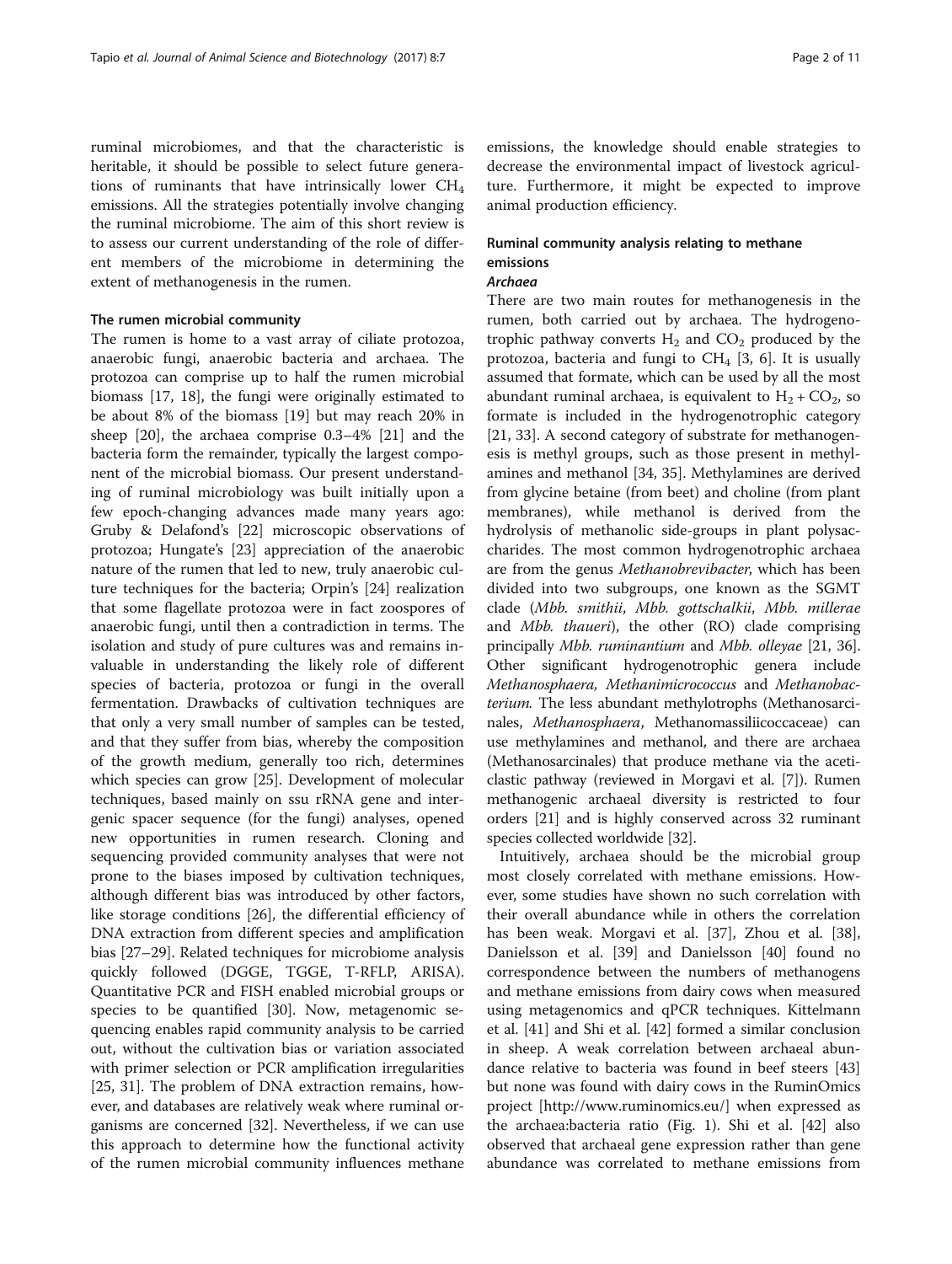<span id="page-2-0"></span>

individual sheep. It is easy to see why gene expression might be a useful proxy for methanogenesis in a static system like soil [\[44](#page-8-0)], but less so in a flowing system like the rumen, where for physiological reasons biomass must be directly correlated to gene abundance unless other processes, such as uncoupled  $CH<sub>4</sub>$  production occur [[45\]](#page-8-0).

Given the high variability of the relationship with overall archaeal abundance, it may be that the composition of the archaeal community rather than just its size may have greater significance with regard to methane emissions. Zhou et al. [[38\]](#page-8-0), Danielsson et al. [[39](#page-8-0)], Shi et al. [[42\]](#page-8-0) and Danielsson [\[40\]](#page-8-0) all found a positive correlation between the relative abundance of Methanobrevibacter SGMT clade and methane emissions. Danielsson [[40](#page-8-0)] interpreted this correlation in terms of different affinities for  $H_2$  in the two groups, with the SGMT clade possessing methyl coenzyme M reductase isozymes McrI and McrII [\[12](#page-8-0)], which enables the archaea to utilise  $H_2$  at higher concentrations, against the RO clade that possess only McrI [[3,](#page-7-0) [12\]](#page-8-0). The dynamics of the of the archaeal community composition and thus the efficiency of  $H_2$ utilization would in turn would be a consequence of differing  $H_2$  production by different bacteria [[33](#page-8-0), [41](#page-8-0)] and presumably also protozoal and fungal communities. Furthermore, the proportion of Methanosphaera spp. in total archaea was negatively associated with methane production in sheep [\[41\]](#page-8-0), although not in beef cattle [[46\]](#page-8-0). Thus, differing methane emissions are at least partly due to varying relative abundances within the community of methanogenic archaea.

Other observations regarding the archaeal community, sometimes called the archaeome, include those of Pitta et al. [[47\]](#page-8-0), who found that archaeal abundance increased in steers suffering frothy bloat, and Pei et al. [\[48\]](#page-8-0), who discovered archaea associated with the rumen epithelium. In the former case, the  $CH<sub>4</sub>$  content of the gas was not measured, so it is unclear the impact the bloat would have on methanogenesis. In the latter, the finding was surprising because the rumen wall is considered to be an aerobic/anaerobic interface, and the relative abundance of  $O_2$  might be considered to suppress the growth of the extremely  $O_2$ -sensitive methanogens. In fact, one might have possibly expected  $CH<sub>4</sub>$  oxidisers to be present, in spite of their absence from the deep ruminal digesta [\[49\]](#page-8-0).

# Ciliate protozoa

Ruminal ciliates are intimately involved in methanogenesis, partly via their abundant  $H_2$  production [\[50\]](#page-8-0) and, taking advantage of this, their associated methanogens, which are found both as intracytoplasmic commensals and on the exterior surface of the protozoa [[3,](#page-7-0) [18](#page-8-0), [51](#page-8-0)–[53](#page-8-0)]. Several studies suggested a correlation between the abundance of protozoa and methane emissions (collated in [\[18, 54](#page-8-0), [55\]](#page-9-0)), while others do not [\[37, 43](#page-8-0)]. Guyader et al. [[56](#page-9-0)] conducted a meta-analysis containing 28 experiments and 91 treatments. This meta-analysis showed a linear positive relationship between  $log_{10}$  protozoal numbers and methane emissions expressed per unit DMI. An  $r = 0.96$  showed that there is indeed a reasonably strong relationship (Fig. [2](#page-3-0)).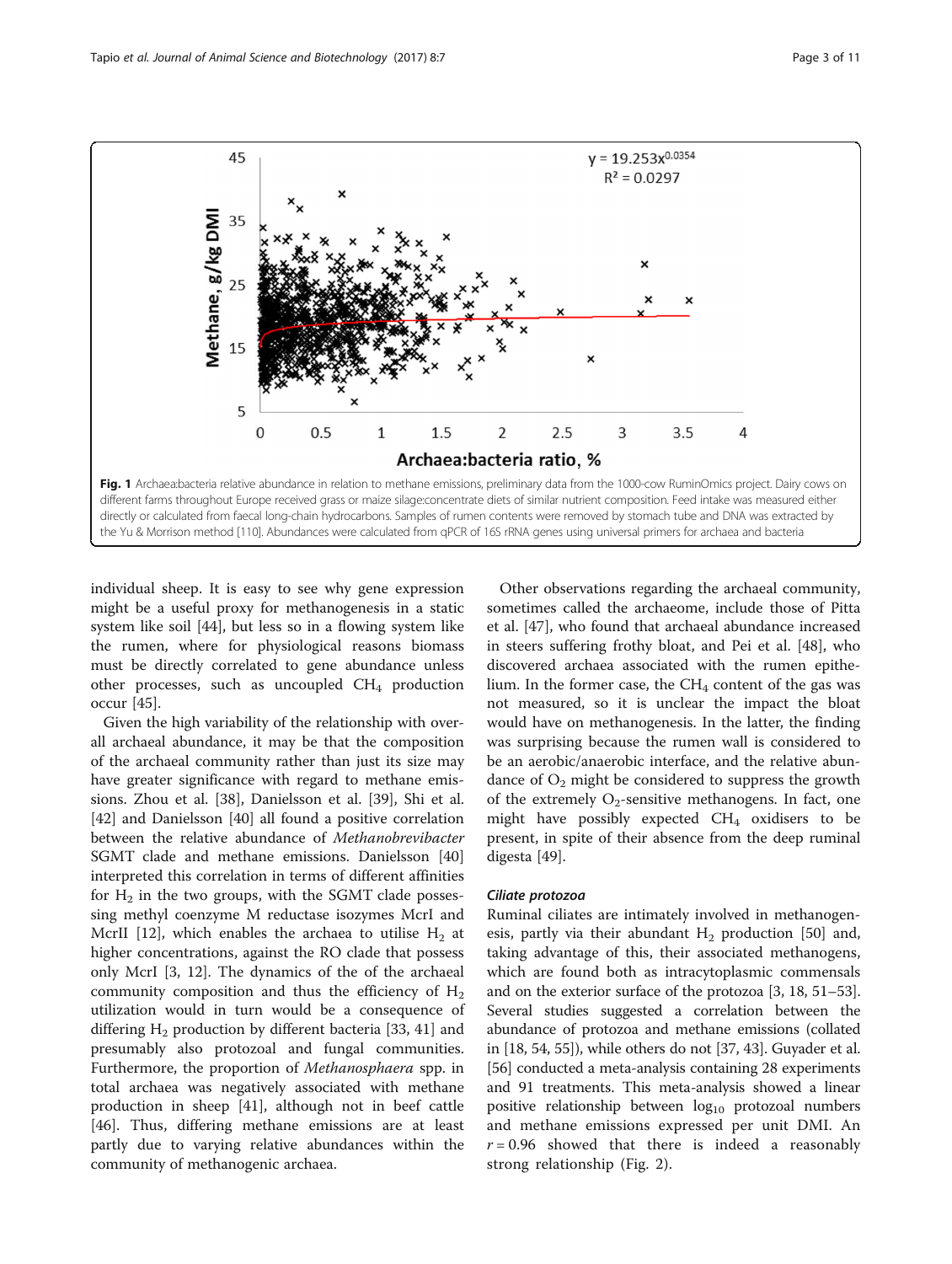<span id="page-3-0"></span>

Defaunation (the removal of the ciliates from the rumen) has therefore been investigated in relation to methane production. Although in some cases the results of defaunation on  $CH_4$  emissions have not been encouraging [[57](#page-9-0)–[60\]](#page-9-0), Newbold et al. [\[18\]](#page-8-0) carried out a metaanalysis of defaunation studies and concluded that  $CH<sub>4</sub>$ was decreased on average by 11%. Despite the lower CH<sub>4</sub> production, the total archaeal abundance was not significantly decreased in the Newbold et al. meta-analysis, suggesting that the archaeal community in defaunated animals may have a lower  $CH<sub>4</sub>$ -emitting specific activity than that of the protozoa-associated community.

As with the archaea, the questions then revert to whether some individual protozoal genera or species, and their associated archaea, are more linked with methanogenesis than others. In general, the protozoa harbour an archaeal population that, like the general archaeal community, is dominated by Methanobrevibacter spp. [[61](#page-9-0)–[64](#page-9-0)], although differences were observed in the abundance of different archaea found in the protozoa and in the non-associated archaea [\[18,](#page-8-0) [61, 65\]](#page-9-0) that might lead to different methanogenic specific activities in the two populations. Furthermore, archaeal colonisation abundance may differ between different protozoal species [\[51\]](#page-8-0) and each may be associated with different predominant archaeal genera/species. Holotrichs in particular had an archaeal community that differed from entodiniomorphid protozoa [[53](#page-8-0)]. Larger ciliates appear to be more heavily colonized by methanogens than smaller ciliates [\[53](#page-8-0), [66\]](#page-9-0), and also by bacteria, suggesting that there is not a selective colonisation by archaea [\[53](#page-8-0)]. The lower metabolic activity in terms of  $H_2$  production of the larger protozoal species per unit biomass [[50, 54](#page-8-0), [58\]](#page-9-0) presumably explains that smaller protozoa, and their associated archaea, will be relatively more active in methanogenesis than larger species. Indeed, in vitro

studies indicated that the smaller *Entodinium* spp. were more associated with methane production than larger species like Polyplastron multivesiculatum [[50](#page-8-0), [58\]](#page-9-0). In vivo studies are inconsistent, however. Refaunation experiments indicated that the abundance of Entodinium spp. [\[67, 68\]](#page-9-0) or holotrichs [\[68](#page-9-0)] correlated with higher methane emissions. A large amplicon sequencing study in sheep nevertheless found no relationship between the relative abundance of different ciliates and methane emissions [[41\]](#page-8-0). Furthermore, ciliate communities fall into a small number of types (A, AB, B and O [\[69](#page-9-0)]) depending on interactions, principally inter-species predation. Despite the large differences in relative abundance of different protozoa types in the different community types, methane emissions could not be correlated with protozoal community structure [\[70](#page-9-0)]. The varying colonisation by archaea depending on the time after feeding [\[71\]](#page-9-0) is another confounding factor in trying to evaluate the role of protozoa in methanogenesis.

# **Bacteria**

Ruminal bacteria form the most diverse group within the rumen, capable of utilizing fibre, starch, protein and sugars [[72\]](#page-9-0). Among numerous bacterial phyla found in different studies, Firmicutes, Bacteroidetes and Proteobacteria are the most abundant [[32\]](#page-8-0). Fibrolytic bacteria, especially cellulolytic Ruminococcus and several Eubac*terium* spp (Firmicutes), are well studied  $H_2$  producers. On the other hand, the prominent cellulolytic genus, Fibrobacter, does not produce  $H_2$ , while Bacteroidetes are net  $H_2$  utilizers [\[72\]](#page-9-0). Microbiome analysis has identified three different 'ruminotypes' that seemed to be associated with variations in methane production by sheep [[41](#page-8-0)]. The low-CH<sub>4</sub> production ruminotype Q was characterised by high relative abundances of the propionateproducing *Quinella ovalis*. Low-CH<sub>4</sub> ruminotype S had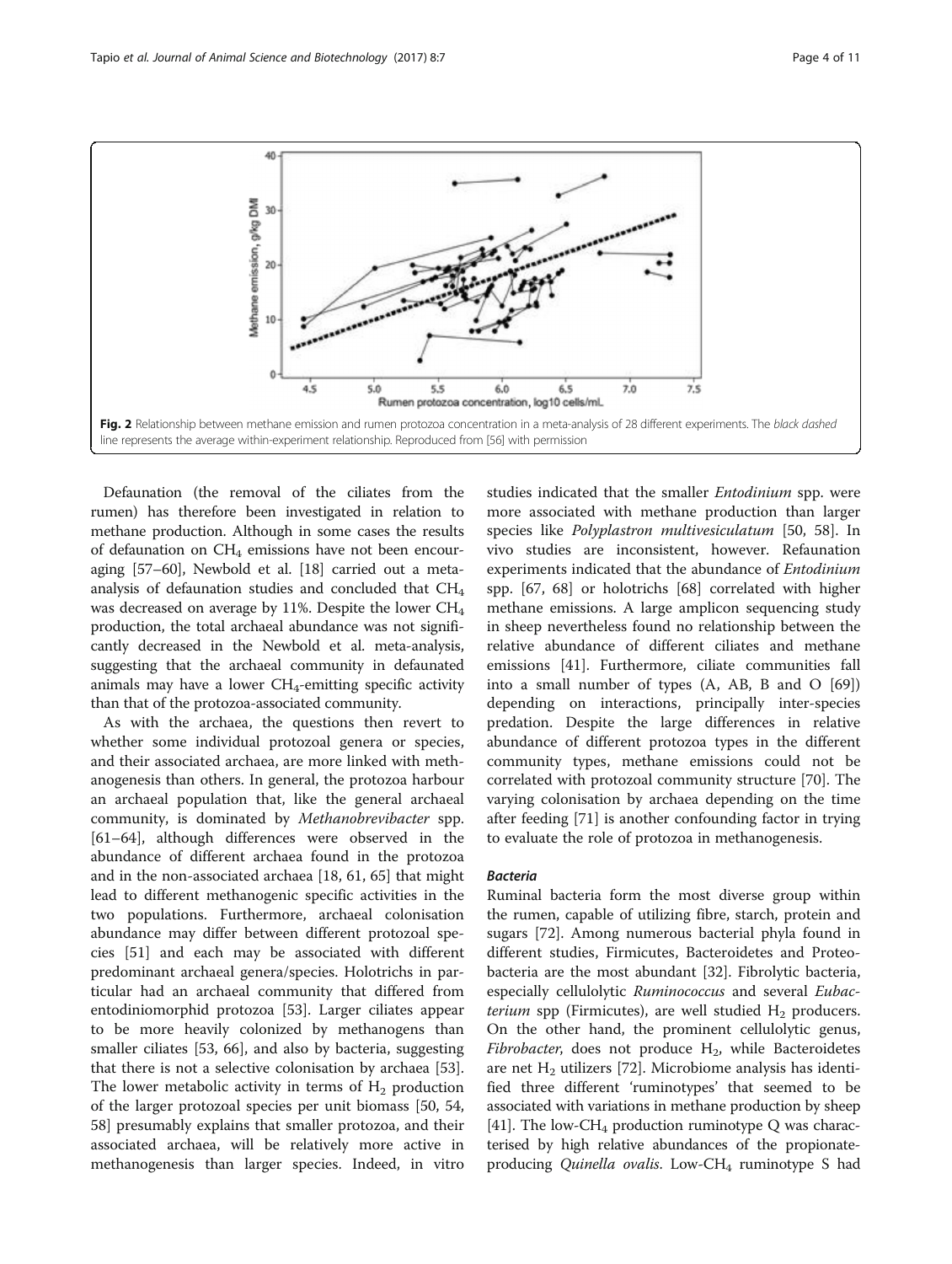higher abundances of lactate- and succinate-producing Fibrobacter spp., Kandleria vitulina, Olsenella spp., Prevotella bryantii, and Sharpea azabuensis. The high-CH<sub>4</sub> production ruminotype H had higher relative abundances of species belonging to Ruminococcus, other Ruminococcaceae, Lachnospiraceae, Catabacteriaceae, Coprococcus, other Clostridiales, Prevotella, other Bacteroidales, and Alphaproteobacteria. The overall interpretation would be that methane emissions depend on the abundance of the H2-producing bacteria present; a corollary to this is the observation that chemical inhibition of methanogenesis in goats led to increases in the abundance of  $H_2$ -consuming Prevotella and Selenomonas spp. [\[73\]](#page-9-0). Proteobacteria were 4-fold less abundant (2.7 vs. 11.2% of bacteria) in high emitting beef cattle [\[46](#page-8-0)] and a similar finding was made in dairy cows [[40\]](#page-8-0). The dominant family among Proteobacteria was Succinivibrionaceae. This finding seems to parallel the high numbers of Succinivibrionaceae in the Tammar wallaby [[74](#page-9-0)], which, like the ruminant, is a herbivorous foregut fermenter. It produces only about one-fifth of the methane per unit of feed intake of ruminants, which is attributed to the large community of Succinovibrionaceae. An intriguing additional observation common to these studies [[40](#page-8-0), [41\]](#page-8-0) was that within different Prevotella OTUs, some were correlated with a high  $CH<sub>4</sub>$ phenotype, while others were associated with low emissions. The different OTUs seem to cluster together (Fig. [3\)](#page-5-0), suggesting functional versatility within the Prevotella genus. Further investigation of the phenotypes of these dominant ruminal bacteria is needed, which may well provide clues for future exploitation, particularly as some Prevotella are reported to produce formate [[72](#page-9-0)].

In a dairy cattle study [[75\]](#page-9-0) with two  $CH<sub>4</sub>$ -mitigating feed additives, grapemarc and a combination of lipids and tannins, it was found that the microbiome differed from the control diet in a similar way. Faecalibacterium *prausnitzii* was over-represented in the low-  $CH<sub>4</sub>$  diets, and other microbiome markers that could be predictive of low-CH4 phenotypes were identified. F. prausnitzii is a bacterial species that is abundant in the human colon [[76\]](#page-9-0) but is seldom mentioned in the context of the rumen. It may prove a useful marker, but it is not obvious how its properties could be mechanistically connected to the low-CH<sub>4</sub> phenotype.

# Anaerobic fungi

The anaerobic fungi, like the protozoa, produce abundant amounts of  $H_2$ , along with  $CO_2$ , formate and acetate as metabolic end products [[77\]](#page-9-0). Six fungal genera have been detected in the rumen but recent molecular research suggests existence of several new taxa [[78](#page-9-0)], with functions still to be understood. Methanogens are found in close association with fungal hyphae [\[79](#page-9-0)]. Although

there is reason to suppose that fungal abundance might be related to methane emissions, reports are few. Kittelmann et al. [\[41](#page-8-0)] noted no difference in fungal community structure in relation to methane emissions from sheep. In the RuminOmics project, however, preliminary results suggest that two fungal species, Caecomyces communis and Neocallimastix frontalis, are negatively related to methanogenesis ( $r = -0.50$  and  $-0.45$ ,  $P < 0.001$ ; R.J. Wallace et al., unpublished]. The meta-analysis of Newbold et al. [[18](#page-8-0)] noted that one of largest effects of defaunation, which leads to lower  $CH<sub>4</sub>$  production, was a decrease in fungal abundance. Whether this decrease is a major or direct cause of lower  $CH<sub>4</sub>$  production in defaunated animals is unclear.

# General considerations on variations in methanogenesis and the microbiome

## Contribution of non-hydrogenotrophic methanogenesis

The main substrates for methanogenesis in the rumen are known to be  $H_2 + CO_2$ , formate and compounds containing methyl groups like the methylamines and methanol [\[21\]](#page-8-0). In the reviews already mentioned here, formate and  $H_2$  + CO<sub>2</sub> are usually considered to be equivalent as substrates for methanogenesis and formate is not treated separately. Formate feeds directly into the methanogenesis pathway at the very beginning via formate dehydrogenase [[80](#page-9-0)]. Hungate et al. [\[81](#page-9-0)] estimated that 18% of methane was formed via formate rather than  $H_2$  + CO<sub>2</sub>. Yet there are some important aspects of formate metabolism about which our understanding is incomplete. The relationship between bacterial abundances from microbiome estimates, above, was discussed in relation to whether bacteria form  $H<sub>2</sub>$ , as in other analyses [[33, 41, 43](#page-8-0), [46](#page-8-0)], with little indication about formate producers. There is a large uncertainty about bacterial formate production, reflected in the summary tables of Stewart et al. [\[72\]](#page-9-0). Although many species produce some formate, precise amounts are not known and therefore the importance of this production is difficult to estimate. Perhaps the Hungate 1000 collection [\(www.rmgnetwork.org/](http://www.rmgnetwork.org/hungate1000.html) [hungate1000.html](http://www.rmgnetwork.org/hungate1000.html)) could be used as a resource to make such measurements. At present, the Hungate 1000 project has its emphasis on strengthening genetic databases [\[3](#page-7-0)], but much phenotypic information is being collected alongside the main thrust of the project. Assessing bacterial formate production is further complicated by the knowledge that co-culture experiments demonstrate that the metabolism of some bacteria and fungi grown in the presence of methanogens can be pulled in the direction of  $H_2$  or formate production [[82](#page-9-0)–[85\]](#page-9-0), so it is very difficult to be sure what the role of different species might be in the mixed rumen community. And perhaps most crucially, methanogenesis is not the sole fate of formate in the rumen. Hungate et al. [[81](#page-9-0)] noted formate utilisation in the absence of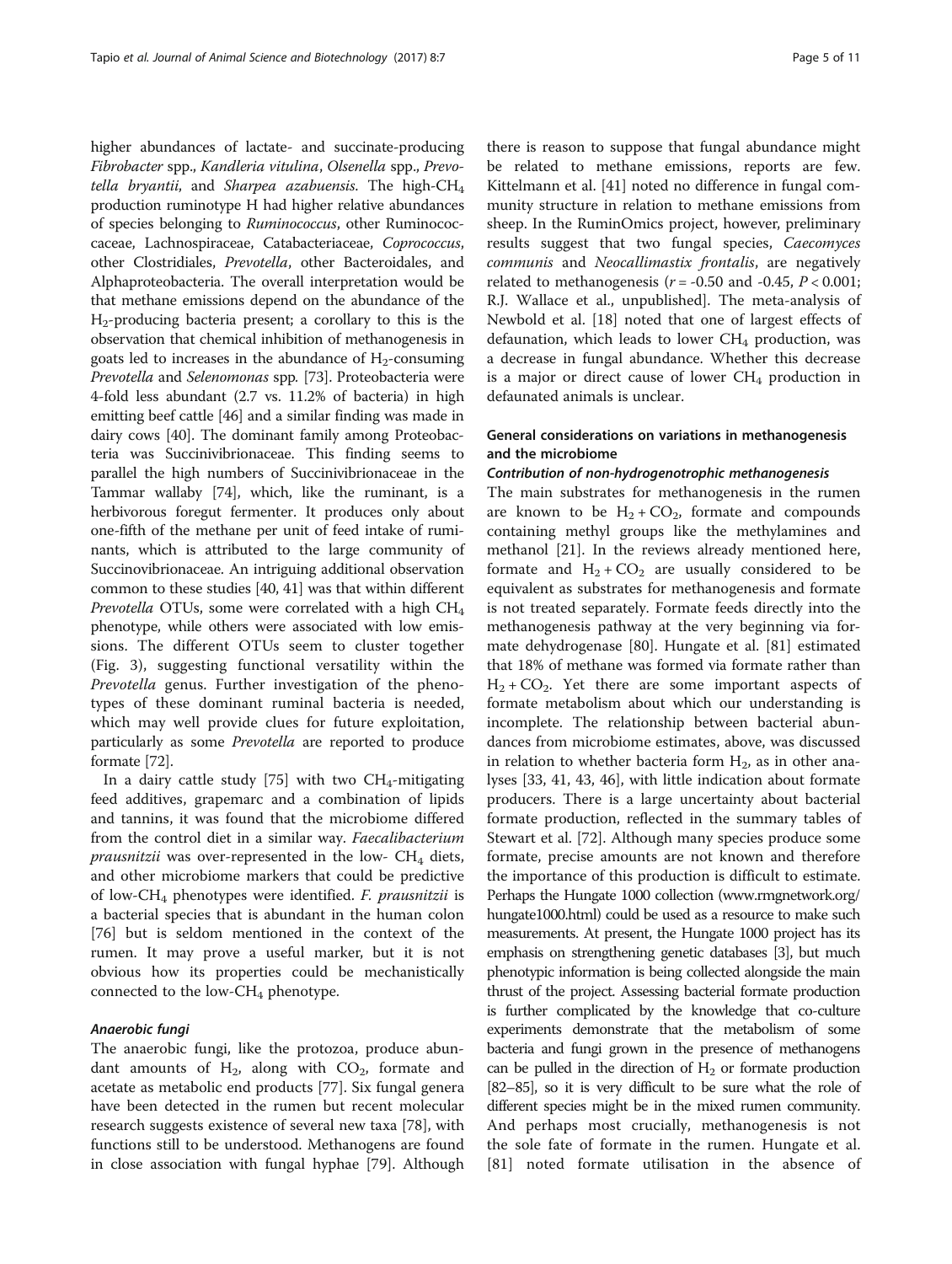using p-distance and pairwise-deletion parameters. The tree was resampled 1,000 times and bootstrap values are indicated. The linearized tree was computed using MEGA v5.1 [[112\]](#page-10-0) by using most abundant Bacteroidales OTUs to create an "outgroup"

<span id="page-5-0"></span>Tapio et al. Journal of Animal Science and Biotechnology (2017) 8:7 Page 6 of 11

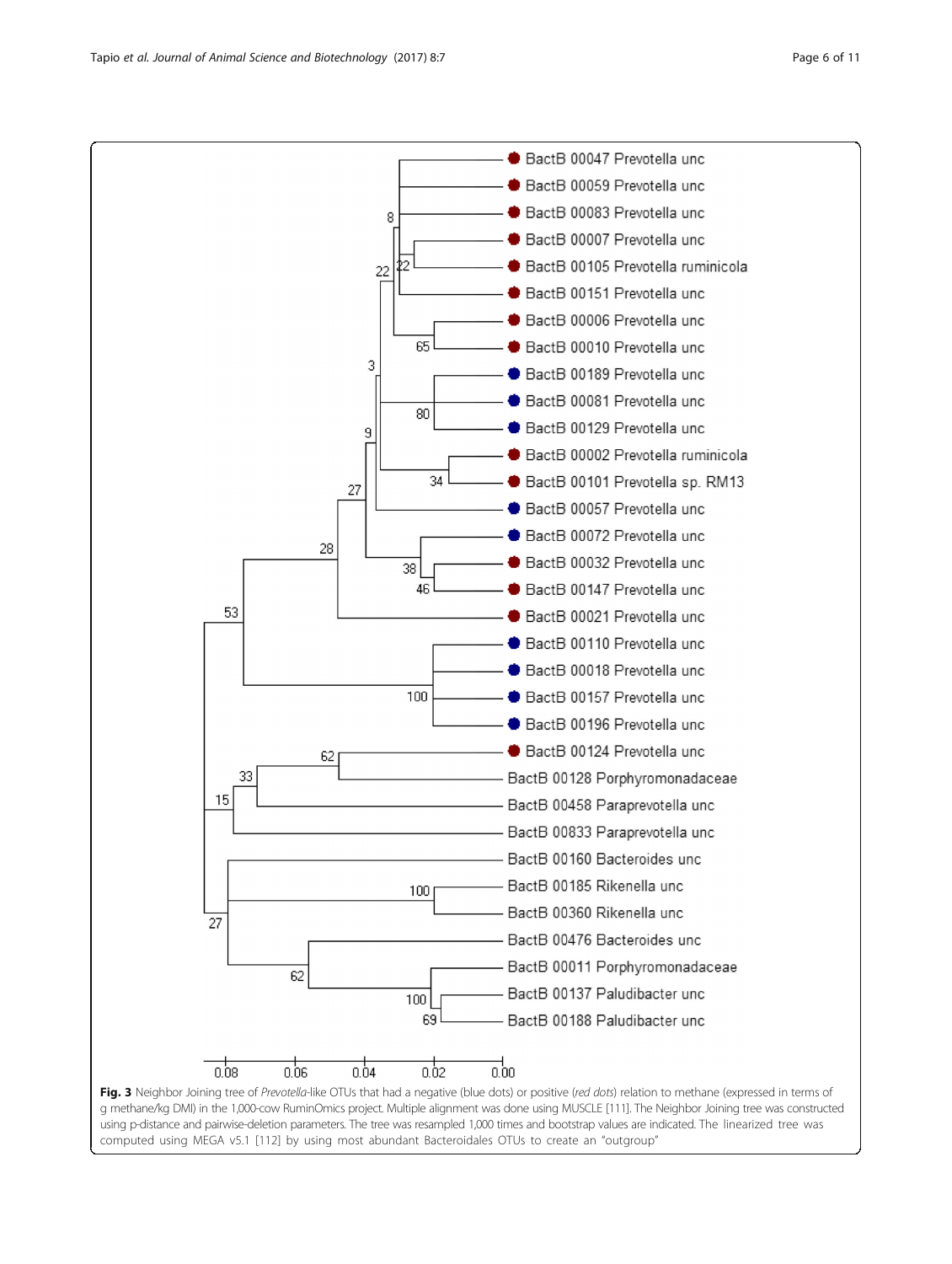methanogenesis, presumably by bacteria. Species like Wolinella succinogenes use formate as an energy source [[72](#page-9-0)]. So, although it is usually stated that ruminal archaea utilise either  $H_2$  + CO<sub>2</sub> or formate [\[3](#page-7-0)], it is unclear whether they are indeed equivalent for different archaea. For example, in co-cultures between rumen anaerobic fungi and three methanogens, all the methanogens used  $H_2$  but formate was only utilised simultaneously by *M. smithii* [[86](#page-9-0)]. The differential expression of formate dehydrogenase was one of the largest differences between high- and low-emitting sheep [[42](#page-8-0)]. The formate dehydrogenase of M. ruminantium M1 was induced by co-culture with the formate-producing *Butyri*vibrio proteoclasticus [[12](#page-8-0)]. Thus there are several reasons to conclude that thinking about formate as a substrate in the context of microbiomes differing in their methanogenic activity might prove fruitful. Furthermore, despite the emphasis on  $H_2$  produced by ciliate protozoa, the quantity of formate produced seems to be many times greater than  $H_2$  [\[65](#page-9-0)].

The methylamines and methanol are methyl donors for methanogenesis by methylotrophic archaea, as described above. Their contribution to methanogenesis will depend to some extent on the concentration of methylamines in the diet [[34](#page-8-0), [35\]](#page-8-0). But how efficient is the process? Are methylamines converted quantitatively to CH4, and are methylamine, dimethylamine and trimethylamine equivalent in that respect? It is possible that variation in  $CH_4$  emissions between individual animals on some diets may be due to different efficiencies whereby methylamines are released from feed materials and converted to  $CH<sub>4</sub>$ .

One of the more surprising findings in the Mbb. ruminantium M1 genome was the presence of three genes encoding alcohol dehydrogenase [[12](#page-8-0)]. It has been demonstrated that ethanol can be used as a C source, but not as sole C source [[3\]](#page-7-0). Thus, the availability of ethanol from bacterial fermentation may influence the dependence of archaea on methanogenesis for ATP production, and therefore affect the quantity of  $CH<sub>4</sub>$  produced.

#### Influence of diet and mitigation measures

An important principle underlying this review is that some microbiomes lead to different  $CH<sub>4</sub>$  emissions when other factors remain constant. Thus, key members of the microbiome leading to high or low emissions should be able to be identified. In the RuminOmics project, all dairy cows received diets that were as nutritionally similar as was possible given the different locations. Only by keeping as many other factors as possible unchanged will it be possible to dissect the role of different members of the microbial community in determining low- and highemitting individuals. It should be noted here that we have chosen to express  $CH_4$  production in terms of DMI, for the simple reason that it makes it easier to identify a low-CH<sub>4</sub> microbiome rather than a microbiome that forms less  $CH<sub>4</sub>$ only because the host animal eats less.

The results of microbiome analysis so far were expected in some respects, in the sense that diets high in starch content are known to lead to lower methane emissions, because starch utilising bacteria tend to produce less  $H_2$  than others, for example [\[33](#page-8-0), [72](#page-9-0)]. In a similar way, the changed fermentation stoichiometry linked with methane emissions is a very long established observation [[87](#page-9-0), [88](#page-9-0)]. New questions have been highlighted regarding different species associated with high and low  $CH_4$  emissions under similar conditions. Unexpected correlations have been found. But many questions remain. It is also worth noting that widely different taxa may have similar metabolic activities [\[89](#page-9-0)], so there are several different microbiota that could lead to similar metabolic properties.

Mitigation measures have been described comprehensively elsewhere [\[2, 3](#page-7-0), [6](#page-8-0)–[10\]](#page-8-0). Perhaps the most promising of these is 3-nitrooxypropanol, a molecule obtained rationally by its structural similarity to methyl-CoM [[90](#page-9-0)–[92\]](#page-9-0). As yet we do not know the full implications of 3-nitrooxypropanol, but encouragement can be obtained that the concern that  $H_2$  accumulation might inhibit overall fermentation does not seem to be such a problem as was suggested by some in vitro experiments [[33](#page-8-0), [93](#page-9-0)]. It is also worth noting that a 50% reduction in the growth rate of methanogens would be sufficient to cause their washout from the rumen [[3](#page-7-0), [33\]](#page-8-0). Complete inhibition of growth is therefore not necessary.

# Methane and feed efficiency

CH4 production and feed efficiency are linked, in the sense that a low feed efficiency, expressed as residual feed intake (RFI), is accompanied by lower  $CH<sub>4</sub>$  production [[94](#page-9-0)–[96\]](#page-9-0). The reverse does not apply, however, as has been found in dairy cows in the RuminOmics project. The findings that the abundance of certain Prevotella changes according to feed efficiency in beef cattle [\[97, 98\]](#page-9-0) and many other taxa change in abundance [\[98\]](#page-9-0) further emphasises our need to understand the role of Prevotella and its different biotypes on ruminal fermentation and methanogenesis. Shabat et al. [\[99\]](#page-9-0) discovered that Megasphaera elsdenii was more abundant in low-efficiency cows, as were genes of the acrylate pathway, used by *M. elsdenii* in propionate formation. The explanation for lower efficiency was that *M. elsdenii* introduced a type of futile cycle in the production and subsequent utilisation of lactate, an energetically inefficient process.

# The influence of the host animal

Many researchers believe, and some studies are beginning to show, that the host animal exerts a controlling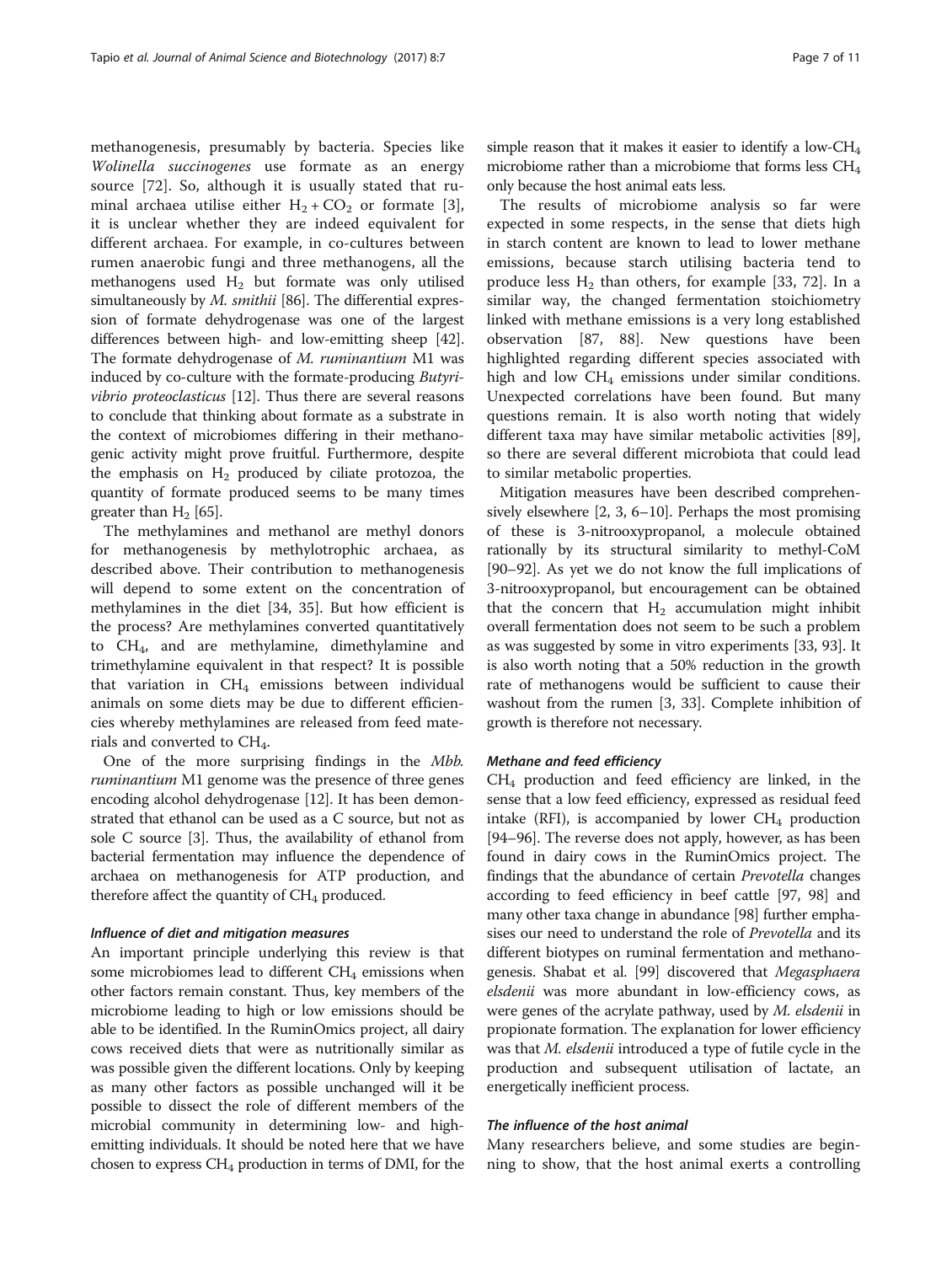<span id="page-7-0"></span>effect on its own gut microbiota [\[100](#page-10-0)–[102](#page-10-0)]. The mechanism could conceivably be at a molecular level, perhaps via complex interactions with receptors in the rumen wall [\[103, 104\]](#page-10-0) or antibodies in saliva [3, [105](#page-10-0), [106\]](#page-10-0). More likely, however, is that the physical structure and dynamics of gut digesta are different in different animals. Goopy et al [[15](#page-8-0)] found that lower methanogenesis in sheep was heritable and accompanied by the animals' having smaller rumen volumes and therefore altered fluxes of nutrients through the tract. This would have the effect that less feed would be fermented in the rumen, leading to lower methanogenesis. Variations in saliva production could lead to a similar result [[107](#page-10-0)]. Both would likely influence the ruminal microbiome. Therefore, caution should be exercised in interpreting microbiome analyses – the changed microbiome may be associated with, but not cause, a decrease in methanogenesis.

Ross et al. [[108\]](#page-10-0) found good correlations between CH4 emissions and the broad characteristics of the microbiome. Now, metagenomics has shown that the abundance of certain groups of microbial genes can be highly predictive of  $CH_4$  emissions [\[46](#page-8-0), [109\]](#page-10-0) and feed efficiency [\[99](#page-9-0)]. For example, 20 microbial genes explained 81% of variation in  $CH<sub>4</sub>$  emissions from beef cattle, while 49 genes explained 86% of variation in RFI [[109\]](#page-10-0). Furthermore, the animal's genetic background was a factor in determining these gene abundances [\[109](#page-10-0)]. This is the early phase of what is sure to be a fertile area in which animal-microbiome-emissions can be delineated by metagenomics profiling, and animal breeding based on these gene abundances may lead to animals with lower  $CH<sub>4</sub>$  emissions.

# Conclusions

Recent large scale projects such as the Global Rumen Census, the Hungate 1000 and RuminOmics, from which some preliminary results are presented here, have provided new depth of insight into the composition and function of the rumen microbial community. By revealing the some of the relationships between the microbiome and the animal phenotype, they have shown how understanding the role of the rumen microbiota can help in the efforts to reduce the environmental impact of livestock agriculture, in particular with the amelioration of greenhouse gas emissions. The archaea have been the main target for research, being directly associated with methane production in the rumen. However, other major microbial groups such as the ciliate protozoa, the anaerobic fungi, Succinovibrionaceae and Prevotella, among others, have shown to be associated with both high and low methane production. The results illustrate that there are basic phenotypic characteristics, such as formate metabolism, that are insufficiently understood. When placed in the context of the many as yet uncultivated microbial species of the rumen, it becomes clear that the powerful tool of molecular analysis must be accompanied by cultural and metabolic/phenotypic analysis if we are to truly understand the relation between the ruminal microbiome and methanogenesis.

#### Abbreviations

ARISA: Automated ribosomal intergenic spacer analysis; DGGE: Density gradient gel electrophoresis; FISH: Fluorescence in vitro hybridization; qPCR: Quantitative polymerase chain reaction; TGGE: Temperature gradient gel electrophoresis; T-RFLP: Restriction fragment length polymorphism

#### Acknowledgements

The authors gratefully acknowledge the work of, and discussions with, other members of the RuminOmics consortium and thank them for their permission to use preliminary data to illustrate this article.

#### Funding

The Rowett Institute is funded by the Rural and Environment Science and Analytical Services Division (RESAS) of the Scottish Government. This study was financially supported by Ruminomics (project no. 289319 of EC 7th Framework Programme: Food, Agriculture, Fisheries and Biotechnology).

#### Availability of data and materials

The authors are bound by the Collaboration Agreement reached by the RuminOmics consortium, in which all data generated in the project become freely available in January 2018, but cannot be released without consent of the consortium before then. The original data underpinning Fig. [1](#page-2-0) and Fig. [3](#page-5-0) are subject to these conditions. Individual applications to release the data before 2018 should be directed to the corresponding author.

#### Authors' contributions

The authors wrote the manuscript together, RJW having initiated the project. All authors read and approved the final manuscript.

### Competing interests

The authors declare that they have no competing interests.

#### Consent for publication

All authors have given their consent for submission of this article. The submission has also been approved by the publications committee of the RuminOmics consortium.

#### Ethics approval

Animal experimentation was conducted using protocols complying with national legislation and approved by local ethics committees.

#### Author details

<sup>1</sup>Green Technology, Natural Resources Institute Finland, Jokioinen, Finland. <sup>2</sup> Rowett Institute of Nutrition and Health, University of Aberdeen, Foresterhill Aberdeen AB16 5BD, UK. <sup>3</sup>PTP, Via Einstein - Loc. Cascina Codazza, 26900 Lodi, Italy.

#### Received: 31 July 2016 Accepted: 3 January 2017 Published online: 19 January 2017

#### References

- 1. IPCC. Climate change 2014: synthesis report. In: Pachauri RK, Meyer LA, editors. Contribution of working groups I, II and III to the fifth assessment report of the intergovernmental panel on climate change. Geneva: IPCC; 2014. p. 151.
- 2. Hristov AN, Oh J, Lee C, Meinen R, Montes F, Ott F, et al. Mitigation of greenhouse gas emissions in livestock production. In: Gerber PJ, Henderson B, Makkar HPS, editors. A review of options for non-CO<sub>2</sub> emissions. Rome: FAO; 2013. p. 226.
- 3. McAllister TA, Meale SJ, Valle E, Guan LL, Zhou M, Kelly WJ, et al. Use of genomics and transcriptomics to identify strategies to lower ruminal methanogenesis. J Anim Sci. 2015;93:1431–49.
- 4. Johnson KA, Johnson DE. Methane emissions from cattle. J Anim Sci. 1995;73:2483–92.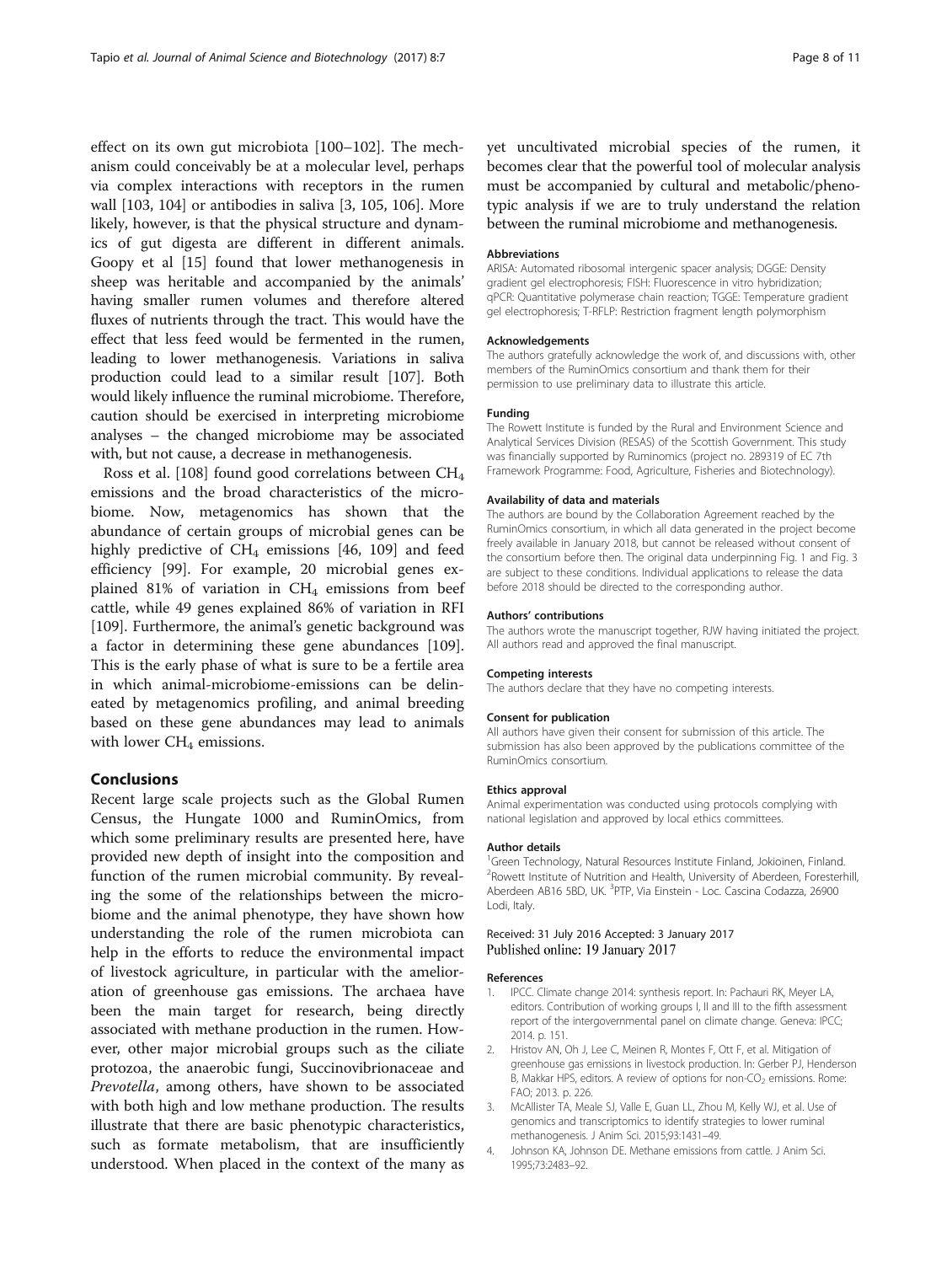- <span id="page-8-0"></span>5. Murray RM, Bryant AM, Leng RA. Rates of production of methane in the rumen and large intestine of sheep. Br J Nutr. 1976;36:1–14.
- 6. Martin C, Morgavi DP, Doreau M. Methane mitigation in ruminants: from microbe to the farm scale. Animal. 2010;4:351–65.
- 7. Morgavi DP, Forano E, Martin C, Newbold CJ. Microbial ecosystem and methanogenesis in ruminants. Animal. 2010;4:1024–36.
- 8. Knapp JR, Laur GL, Vadas PA, Weiss WP, Tricarico JM. Invited review: enteric methane in dairy cattle production: quantifying the opportunities and impact of reducing emissions. J Dairy Sci. 2014;97:3231–61.
- 9. Kumar S, Choudhury PK, Carro MD, Griffith GW, Dagar SS, Puniya M, et al. New aspects and strategies for methane mitigation from ruminants. Appl Microbiol Biotechnol. 2014;98:31–44.
- 10. Beauchemin KA, Kreuzer M, O'Mara F, McAllister TA. Nutritional management for enteric methane abatement: a review. Aust J Exp Agric. 2008;48:21–7.
- 11. Attwood GT, Altermann E, Kelly WJ, Leahy SC, Zhang L, Morrison M. Exploring rumen methanogen genomes to identify targets for methane mitigation strategies. Anim Feed Sci Technol. 2011;166-67:65–75.
- 12. Leahy SC, Kelly WJ, Altermann E, Ronimus RS, Yeoman CJ, Pacheco DM, et al. The genome sequence of the rumen methanogen Methanobrevibacter ruminantium reveals new possibilities for controlling ruminant methane emissions. Plos One. 2010;5(1):e8926.
- 13. Wright ADG, Kennedy P, O'Neill CJ, Toovey AF, Popovski S, Rea SM, et al. Reducing methane emissions in sheep by immunization against rumen methanogens. Vaccine. 2004;22:3976–85.
- 14. Pinares-Patino CS, Hickey SM, Young EA, Dodds KG, MacLean S, Molano G, et al. Heritability estimates of methane emissions from sheep. Animal. 2013;7:316–21.
- 15. Goopy JP, Robinson DL, Woodgate RT, Donaldson AJ, Oddy VH, Vercoe PE, et al. Estimates of repeatability and heritability of methane production in sheep using portable accumulation chambers. Anim Prod Sci. 2015;56:116-22. <http://dx.doi.org/10.1071/AN13370>.
- 16. de Haas Y, Windig JJ, Calus MPL, Dijkstra J, de Haan M, Bannink A, et al. Genetic parameters for predicted methane production and potential for reducing enteric emissions through genomic selection. J Dairy Sci. 2011;94:6122–34.
- 17. Hungate RE. The rumen and its microbes. New York: Academic; 1966.
- 18. Newbold CJ, de la Fuente G, Belanche A, Ramos-Morales E, McEwan NR. The role of ciliate protozoa in the rumen. Front Microbiol. 2015;6:1313.
- 19. Orpin CG. Fungi in ruminant degradation. In: Agricultural science seminar: degradation of plant cell wall material. London: Agricultural Research Council; 1981. p. 129–50.
- 20. Rezaeian M, Beakes GW, Parker DS. Distribution and estimation of anaerobic zoosporic fungi along the digestive tracts of sheep. Mycol Res. 2004;108:1227–33.
- 21. Janssen PH, Kirs M. Structure of the archaeal community of the rumen. Appl Environ Microbiol. 2008;74:3619–25.
- 22. Gruby D, Delafond HMO. Recherches sur des animalcules se devélopant en grand nombre dans l'estomac et dans les intestins pemdant la digestion des animaux herbivores et carnivores. C R Hebd Seances Acad Sci. 1843;17:1304–8.
- 23. Hungate RE. Studies on cellulose fermentation. III the culture and isolation of cellulose-decomposing bacteria from the rumen of cattle. J Bacteriol. 1947;53:631–45.
- 24. Orpin CG. Studies on the rumen flagellate Neocallimastix frontalis. J Gen Microbiol. 1975;91:249–62.
- 25. Kenters N, Henderson G, Jeyanathan J, Kittelmann S, Janssen PH. Isolation of previously uncultured rumen bacteria by dilution to extinction using a new liquid culture medium. J Microbiol Meth. 2011;84:52–60.
- 26. McKain N, Genc B, Snelling TJ, Wallace RJ. Differential recovery of bacterial and archaeal 16S rRNA genes from ruminal digesta in response to glycerol as cryoprotectant. J Microbiol Meth. 2013;95:381–3.
- 27. Henderson G, Cox F, Kittelmann S, Miri VH, Zethof M, Noel SJ, et al. Effect of DNA extraction methods and sampling techniques on the apparent structure of cow and sheep rumen microbial communities. Plos One. 2013;8:e74787.
- 28. Kittelmann S, Seedorf H, Walters WA, Clemente JC, Knight R, Gordon JI, et al. Simultaneous amplicon sequencing to explore co-occurrence patterns of bacterial, archaeal and eukaryotic microorganisms in rumen microbial communities. Plos One. 2013;8:e47879.
- 29. Tymensen LD, McAllister TA. Community structure analysis of methanogens associated with rumen protozoa reveals bias in universal archaeal primers. Appl Environ Microbiol. 2012;78:4051–6.
- 30. Zhou M, McAllister TA, Guan LL. Molecular identification of rumen methanogens: technologies, advances and prospects. Anim Feed Sci Technol. 2011;166-67:76–86.
- 31. Creevey CJ, Kelly WJ, Henderson G, Leahy SC. Determining the culturability of the rumen bacterial microbiome. Microb Biotechnol. 2014;7:467–79.
- 32. Henderson G, Cox F, Ganesh S, Jonker A, Young W, Janssen PH. Rumen microbial community composition varies with diet and host, but a core microbiome is found across a wide geographical range. Sci Rep. 2015;5:14567.
- 33. Janssen PH. Influence of hydrogen on rumen methane formation and fermentation balances through microbial growth kinetics and fermentation thermodynamics. Anim Feed Sci Technol. 2010;160:1–22.
- 34. Neill AR, Grime DW, Dawson RMC. Conversion of choline methyl groups through trimethylamine to methane in the rumen. Biochem J. 1978;170:529–35.
- 35. Poulsen M, Schwab C, Borg JB, Engberg RM, Spang A, Canibe N, et al. Methylotrophic methanogenic Thermoplasmata implicated in reduced methane emissions from bovine rumen. Nat Commun. 2013;4:1428.
- 36. Kittelmann S, Seedorf H, Walters WA, Clemente JC, Knight R, Gordon JI, et al. Simultaneous amplicon sequencing to explore co-occurrence patterns of bacterial, archaeal and eukaryotic microorganisms in rumen microbial communities. Plos One. 2013;8:e103171.
- 37. Morgavi DP, Martin C, Jouany JP, Ranilla MJ. Rumen protozoa and methanogenesis: not a simple cause-effect relationship. Br J Nutr. 2012;107:388–97.
- 38. Zhou M, Chung YH, Beauchemin KA, Holtshausen L, Oba M, McAllister TA, et al. Relationship between rumen methanogens and methane production in dairy cows fed diets supplemented with a feed enzyme additive. J Appl Microbiol. 2011;111:1148–58.
- 39. Danielsson R, Schnurer A, Arthurson V, Bertilsson J. Methanogenic population and CH<sub>4</sub> production in Swedish dairy cows fed different levels of forage. Appl Environ Microbiol. 2012;78:6172–9.
- 40. Danielsson R. Methane production in dairy cows, Impact of feed and rumen microbiota; Acta universitatis agriculturae sueciae, 2016, doctoral thesis no. 2016. p. 45. Available at http://pub.epsilon.slu.se/13308/1/danielsson\_r\_160427.pdf.
- 41. Kittelmann S, Pinares-Patino CS, Seedorf H, Kirk MR, Ganesh S, McEwan JC, et al. Two different bacterial community types are linked with the low-methane emission trait in sheep. Plos One. 2014;9(7):e103171.
- 42. Shi WB, Moon CD, Leahy SC, Kang DW, Froula J, Kittelmann S, et al. Methane yield phenotypes linked to differential gene expression in the sheep rumen microbiome. Genome Res. 2014;24:1517–25.
- 43. Wallace RJ, Rooke JA, Duthie CA, Hyslop JJ, Ross DW, McKain N, et al. Archaeal abundance in post-mortem ruminal digesta may help predict methane emissions from beef cattle. Sci Rep. 2014;4:5892.
- Freitag TE, Toet S, Ineson P, Prosser JI. Links between methane flux and transcriptional activities of methanogens and methane oxidizers in a blanket peat bog. FEMS Microbiol Ecol. 2010;73:157–65.
- 45. Costa KC, Yoon SH, Pan M, Burn JA, Baliga NS, Leigh JA. Effects of H<sub>2</sub> and formate on growth yield and regulation of methanogenesis in Methanococcus maripaludis. J Bacteriol. 2013;195:1456–62.
- 46. Wallace RJ, Rooke JA, McKain N, Duthie CA, Hyslop JJ, Ross DW, et al. The rumen microbial metagenome associated with high methane production in cattle. BMC Genomics. 2015;16:839.
- 47. Pitta DW, Pinchak WE, Indugu N, Vecchiarelli B, Sinha R, Fulford JD. Metagenomic analysis of the rumen microbiome of steers with wheat-induced frothy bloat. Front Microbiol. 2016;7:689.
- 48. Pei CX, Mao SY, Cheng YF, Zhu WY. Diversity, abundance and novel 16S rRNA gene sequences of methanogens in rumen liquid, solid and epithelium fractions of Jinnan cattle. Animal. 2010;4:20–9.
- 49. Mitsumori M, Sun W. Control of rumen microbial fermentation for mitigating methane emissions from the rumen. Asian-Austral J Anim Sci. 2008;21:144–54.
- 50. Newbold CJ, Lassalas B, Jouany J-P. The importance of methanogens associated with ciliate protozoa in ruminal methane production in vitro. Lett Appl Microbiol. 1995;21:230–4.
- 51. Vogels GD, Hoppe WF, Stumm CK. Association of methanogenic bacteria with rumen ciliates. Appl Environ Microbiol. 1980;40:608–12.
- 52. Krumholz LR, Forsberg CW, Veira DM. Association of methanogenic bacteria with rumen protozoa. Can J Microbiol. 1983;29:676–80.
- 53. Belanche A, de la Fuente G, Newbold CJ. Study of methanogen communities associated with different rumen protozoal populations. FEMS Microbiol Ecol. 2014;90:663–77.
- 54. Coleman GS. The metabolism of rumen ciliate protozoa. FEMS Microbiol Rev. 1986;39:321–44.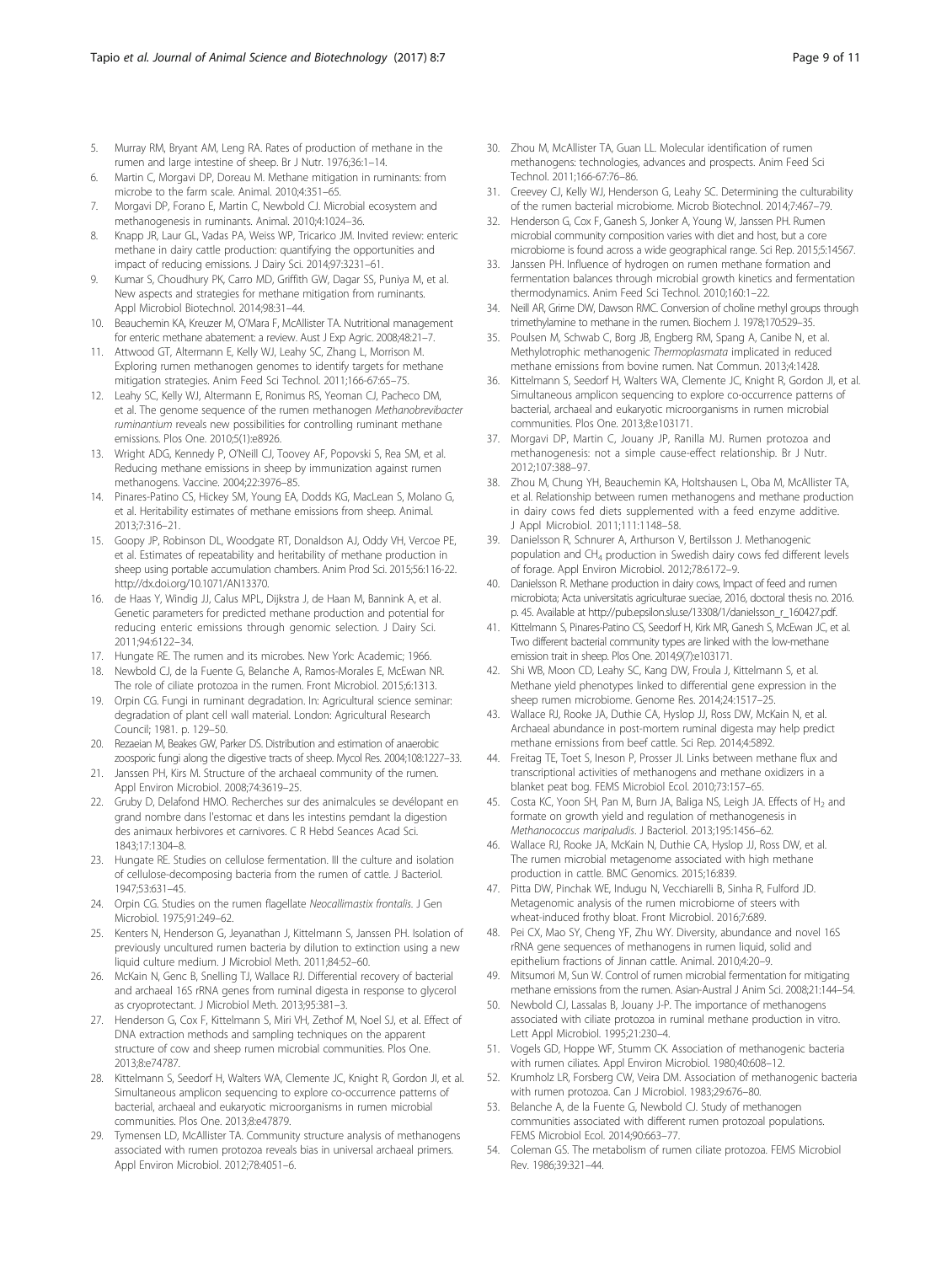- <span id="page-9-0"></span>55. Williams AG, Coleman AG. The rumen protozoa. New York: Springer; 1992.
- 56. Guyader J, Eugene M, Noziere P, Morgavi DP, Doreau M, Martin C. Influence of rumen protozoa on methane emission in ruminants: a meta-analysis approach. Animal. 2014;8:1816–25.
- 57. Kreuzer M, Kirchgessner M, Müller H. Effect of defaunation on the loss of energy in wethers fed different quantities of cellulose and normal or steamflaked maize starch. Anim Feed Sci Technol. 1986;16:233–41.
- 58. Ranilla MJ, Jouany JP, Morgavi DP. Methane production and substrate degradation by rumen microbial communities containing single protozoal species in vitro. Lett Appl Microbiol. 2007;45:675–80.
- 59. Bird SH, Hegarty RS, Woodgate R. Persistence of defaunation effects on digestion and methane production in ewes. Aust J Exp Agric Anim Prod Sci. 2008;48:152–5.
- 60. Hegarty RS, Bird SH, Vanselow BA, Woodgate R. Effects of the absence of protozoa from birth or from weaning on the growth and methane production of lambs. Br J Nutr. 2008;100:1220–7.
- 61. Sharp R, Ziemer CJ, Stern MD, Stahl DA. Taxon-specific associations between protozoal and methanogen populations in the rumen and a model rumen system. FEMS Microbiol Ecol. 1998;26:71–8.
- 62. Irbis C, Ushida K. Detection of methanogens and proteobacteria from a single cell of rumen ciliate protozoa. J Gen Appl Microbiol. 2004;50: 203–12.
- 63. Regensbogenova M, McEwan NR, Javorsky P, Kisidayova S, Michalowski T, Newbold CJ, et al. A re-appraisal of the diversity of the methanogens associated with the rumen ciliates. FEMS Microbiol Lett. 2004;238:307–13.
- 64. Tymensen LD, Beauchemin KA, McAllister TA. Structures of free-living and protozoa-associated methanogen communities in the bovine rumen differ according to comparative analysis of 16S rRNA and mcrA genes. Microbiology. 2012;158:1808–17.
- 65. Tokura M, Ushida K, Miyazaki K, Kojima Y. Methanogens associated with rumen ciliates. FEMS Microbiol Ecol. 1997;22:137–43.
- 66. Lloyd D, Williams AG, Amann R, Hayes AJ, Durrant L, Ralphs JR. Intracellular prokaryotes in rumen ciliate protozoa: detection by confocal laser scanning microscopy after in situ hybridization with fluorescent 16S rRNA probes. Eur J Protistol. 1996;32:523–31.
- 67. Jouany J-P, Zainas B, Senaud J, Groliere CA, Grain J, Thivend P. Role of the rumen ciliate protozoa Polyplastron multivesiculatum, Entodinium sp. and Isotricha prostoma in the digestion of a mixed diet in sheep. Reprod Nutr Dev. 1981;21:871–84.
- 68. Belanche A, de la Fuente G, Newbold CJ. Effect of progressive inoculation of fauna-free sheep with holotrich protozoa and total-fauna on rumen fermentation, microbial diversity and methane emissions. FEMS Microbiol Ecol. 2015;91:fiu026. doi:[10.1093/femsec/fiu02613](http://dx.doi.org/10.1093/femsec/fiu02613).
- 69. Eadie JM. Inter-relationships between certain rumen ciliate protozooa. J Gen Microbiol. 1962;29:579–88.
- 70. Kittelmann S, Pinares-Patino CS, Seedorf H, Kirk MR, McEwan JC, Janssen PH. Natural variation in methane emission of sheep fed on a lucerne pellet diet is unrelated to rumen ciliate community type. Microbiology. 2016;162:459–65.
- 71. Stumm CK, Gijzen HJ, Vogels GD. Association of methanogenic bacteria with ovine rumen ciliates. Br J Nutr. 1982;47:95–9.
- 72. Stewart CS, Flint HJ, Bryant MP. The rumen bacteria. In: Hobson PN, Stewart CS, editors. The rumen microbial ecosystem. London: Chapman & Hall; 1997. p. 10–72.
- 73. Denman SE, Martinez FG, Shinkai T, Mitsumori M, McSweeney CS. Metagenomic analysis of the rumen microbial community following inhibition of methane formation by a halogenated methane analog. Front Microbiol. 2015;6:1087.
- 74. Pope PB, Smith W, Denman SE, Tringe SG, Barry K, Hugenholtz P, et al. Isolation of Succinivibrionaceae implicated in low methane emissions from tammar wallabies. Science. 2011;333:646–8.
- 75. Ross EM, Moate PJ, Marett L, Cocks BG, Hayes BJ. Investigating the effect of two methane-mitigating diets on the rumen microbiome using massively parallel sequencing. J Dairy Sci. 2013;96:6030–46.
- 76. Sokol H, Pigneur B, Watterlot L, Lakhdari O, Bermudez-Humaran LG, Gratadoux JJ, et al. Faecalibacterium prausnitzii is an anti-inflammatory commensal bacterium identified by gut microbiota analysis of Crohn disease patients. Proc Natl Acad Sci. 2008;105:16731–6.
- 77. Gruninger RJ, Puniya AK, Callaghan TM, Edwards JE, Youssef N, Dagar SS, et al. Anaerobic fungi (phylum Neocallimastigomycota): advances in understanding their taxonomy, life cycle, ecology, role and biotechnological potential. FEMS Microbiol Ecol. 2014;90:1–17.
- 78. Koetschan C, Kittelmann S, Lu J, Al-Halbouni D, Jarvis GN, Müller T, et al. Internal transcribed spacer 1 secondary structure analysis reveals a common core throughout the anaerobic fungi (Neocallimastigomycota). PLoS One. 2014;9:e91928.
- 79. Bauchop T. The anaerobic fungi in rumen fibre digestion. Agric Environ. 1981;6:339–48.
- 80. Thauer RK, Kaster AK, Seedorf H, Buckel W, Hedderich R. Methanogenic archaea: ecologically relevant differences in energy conservation. Nature Rev Microbiol. 2008;6:579–91.
- 81. Hungate RE, Smith W, Bauchop T, Yu I, Rabinowitz JC. Formate as an intermediate in the bovine rumen fermentation. J Bacteriol. 1970;102:389–97.
- 82. Bauchop T, Mountfort DO. Cellulose fermentation by a rumen anaerobic fungus in both the absence and presence of rumen methanogens. Appl Environ Microbiol. 1981;42:1103–10.
- 83. Wolin MJ, Miller TL, Stewart CS. Microbe-microbe interactions. In: Hobson PN, Stewart CS, editors. The rumen microbial ecosystem. London: Chapman & Hall; 1997. p. 467–91.
- 84. Joblin KN, Williams AG. Effect of cocultivation of ruminal chytrid fungi with Methanobrevibacter smithii on lucerne stem degradation and extracellular fungal enzyme activities. Lett Appl Microbiol. 1991;12:121–4.
- 85. Joblin KN, Naylor GE, Williams AG. Effect of Methanobrevibacter smithii on xylanolytic activity of anaerobic ruminal fungi. Appl Environ Microbiol. 1990;56:2287–95.
- 86. Marvin-Sikkema FD, Richardson AJ, Stewart CS, Gottschal JC, Prins RA. Influence of hydrogen-consuming bacteria on cellulose degradation by anaerobic fungi. Appl Environ Microbiol. 1990;56:3793–7.
- 87. Demeyer DI, Van Nevel CJ. Methanogenesis, an integrated part of carbohydrate fermentation and its control. In: McDonald IW, Warner ACI, editors. Digestion and metabolism in the ruminant. Armidale: The University of New England Publishing Unit; 1975. p. 366–82.
- 88. Czerkawski JW. Methane production in the rumen and its significance. Wld Rev Nutr Diet. 1969;11:240–82.
- 89. Taxis TM, Wolff S, Gregg SJ, Minton NO, Zhang C, Dai J, et al. The players may change but the game remains: network analyses of ruminal microbiomes suggest taxonomic differences mask functional similarity. Nucleic Acids Res. 2015;43:9600–12.
- 90. Martinez-Fernandez G, Abecia L, Arco A, Cantalapiedra-Hijar G, Martin-Garcia AI, Molina-Alcaide E, et al. Effects of ethyl-3-nitrooxypropionate and 3-nitrooxypropanol on ruminal fermentation, microbial abundance, and methane emissions in sheep. J Dairy Sci. 2014;97:3790–9.
- 91. Reynolds CK, Humphries DJ, Kirton P, Kindermann M, Duval S, Steinberg W. Effects of 3-nitrooxypropanol on methane emission, digestion, and energy and nitrogen balance of lactating dairy cows. J Dairy Sci. 2014;97:3777–89.
- 92. Hristov AN, Oh J, Giallongo F, Frederick TW, Harper MT, Weeks HL, et al. An inhibitor persistently decreased enteric methane emission from dairy cows with no negative effect on milk production. Proc Natl Acad Sci. 2015;112:10663–8.
- 93. Morvan B, Rieu-Lesme F, Fonty G, Gouet P. In vitro interactions between rumen  $H_2$ -producing cellulolytic microorganisms and  $H_2$ -utilizing acetogenic and sulfate-reducing bacteria. Anaerobe. 1996;2:175–80.
- 94. Nkrumah JD, Okine EK, Mathison GW, Schmid K, Li C, Basarab JA, et al. Moore SS Relationships of feedlot feed efficiency, performance, and feeding behavior with metabolic rate, methane production, and energy partitioning in beef cattle. J Anim Sci. 2006;84:145–53.
- 95. Hegarty RS, Goopy JP, Herd RM, McCorkell B. Cattle selected for lower residual feed intake have reduced daily methane production. J Anim Sci. 2007;85:1479–86.
- 96. Muro-Reyes A, Gutierrez-Banuelos H, Diaz-Garcia LH, Gutierrez-Pina FJ, Escareno-Sanchez LM, Banuelos-Valenzuela R, et al. Potential environmental benefits of residual feed intake as strategy to mitigate methane emissions in sheep. J Anim Veter Adv. 2011;10:1551–6.
- 97. Carberry CA, Kenny DA, Han S, McCabe MS, Waters SM. Effect of phenotypic residual feed intake and dietary forage content on the rumen microbial community of beef cattle. Appl Environ Microbiol. 2012;78:4949–58.
- Myer PR, Smith TPL, Wells JE, Kuehn LA, Freetly HC. Rumen microbiome from steers differing in feed efficiency. PLoS One. 2015;10:e0129174. doi[:10.1371/journal.pone.0129174.](http://dx.doi.org/10.1371/journal.pone.0129174)
- 99. Shabat SK, Sasson G, Doron-Faigenboim A, Durman T, Yaacoby S, Berg Miller ME, et al. Specific microbiome-dependent mechanisms underlie the energy harvest efficiency of ruminants. ISME J. 2016;10:2958–72. doi:[10.1038/ismej.2016.62](http://dx.doi.org/10.1038/ismej.2016.62).